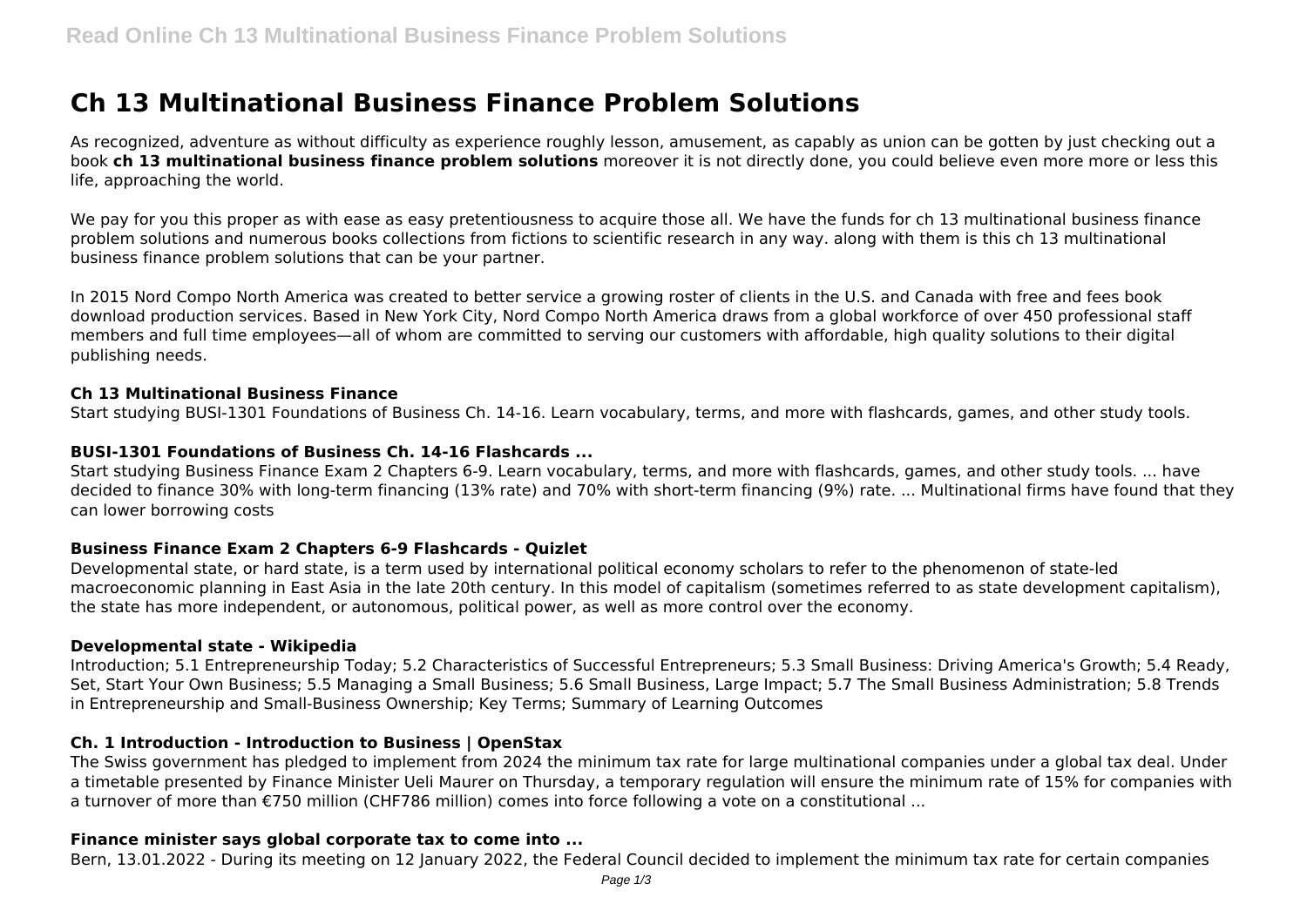agreed by the OECD and G20 member states by means of a constitutional amendment. Based on that decision, a temporary ordinance should ensure that the minimum tax rate comes into force on 1 January 2024.

## **Implementation of OECD minimum tax rate by constitutional ...**

Ch. 15 Investment Banking: Public and Private Placement Ch. 16 Long-Term Debt and Lease Financing Ch. 17 Common and Preferred Stock Financing Ch. 18 Dividend Policy and Retained Earnings Ch. 19 Convertibles, Warrants and Derivatives Part 6. Expanding the Perspective of Corporate Finance Ch. 20 External Growth through Mergers

# **Foundations of Financial Management - McGraw Hill Education**

Executing management control across borders is crucial for multinational companies (MNCs). Various management control mechanisms serve to align foreign subsidiaries with corporate goals. Management control at MNCs has been subject of numerous studies in the past 25 years, thus highlighting the relevance of the topic. To provide a comprehensive overview of the research field, a systematic ...

## **Management control in multinational companies: a ...**

There are many types of business risks, and the larger the business, the more risk exposure it has on multiple fronts. If you have a multinational company, there can be cultural differences due to ...

## **Social, Cultural & Environmental Risks in Business - Video ...**

Ch. 13 International Equity Markets Ch. 14 Interest Rate and Currency Swaps Ch. 15 International Portfolio Investment PART FIVE: Financial Management of the Multinational Firm Ch. 16 Foreign Direct Investment and Cross-Border Acquisitions Ch. 17 International Capital Structure and the Cost of Capital Ch. 18 International Capital Budgeting Ch ...

#### **International Financial Management - McGraw Hill Education**

Yahoo Finance. 5 days ago. ... Novartis International AG is a Swiss multinational pharmaceutical corporation based in Basel, Switzerland. ... which also divested its agrochemical business.

# **Novartis AG (NOVN) Stock Price & News - Google Finance**

This program allows students to: Apply accounting and finance theories for analyzing business operations in these areas in the UAE. Assess the usefulness of existing accounting and finance decision-making tools and the potential for improving these tools in businesses in the UAE/MENA region. Use knowledge and skills developed to add value to the firms in the UAE/MENA region. Finance ...

# **MBA in Finance & Accounting - University of Dubai**

Informa PLC is a British publishing, business intelligence, and exhibitions group. Headquartered in London, it is listed on the London Stock Exchange and is a constituent of the FTSE 100 Index.. It has offices in 43 countries and around 11,000 employees. Informa owns numerous brands including CRC Press, Fan Expo HQ, Game Developers Conference, Lloyd's List (London Press Lloyd), Routledge, and ...

# **Informa - Wikipedia**

Nestlé S.A. is a Swiss multinational food and drink processing conglomerate corporation headquartered in Vevey, Vaud, Switzerland. It is the largest food company in the world, measured by revenue ...